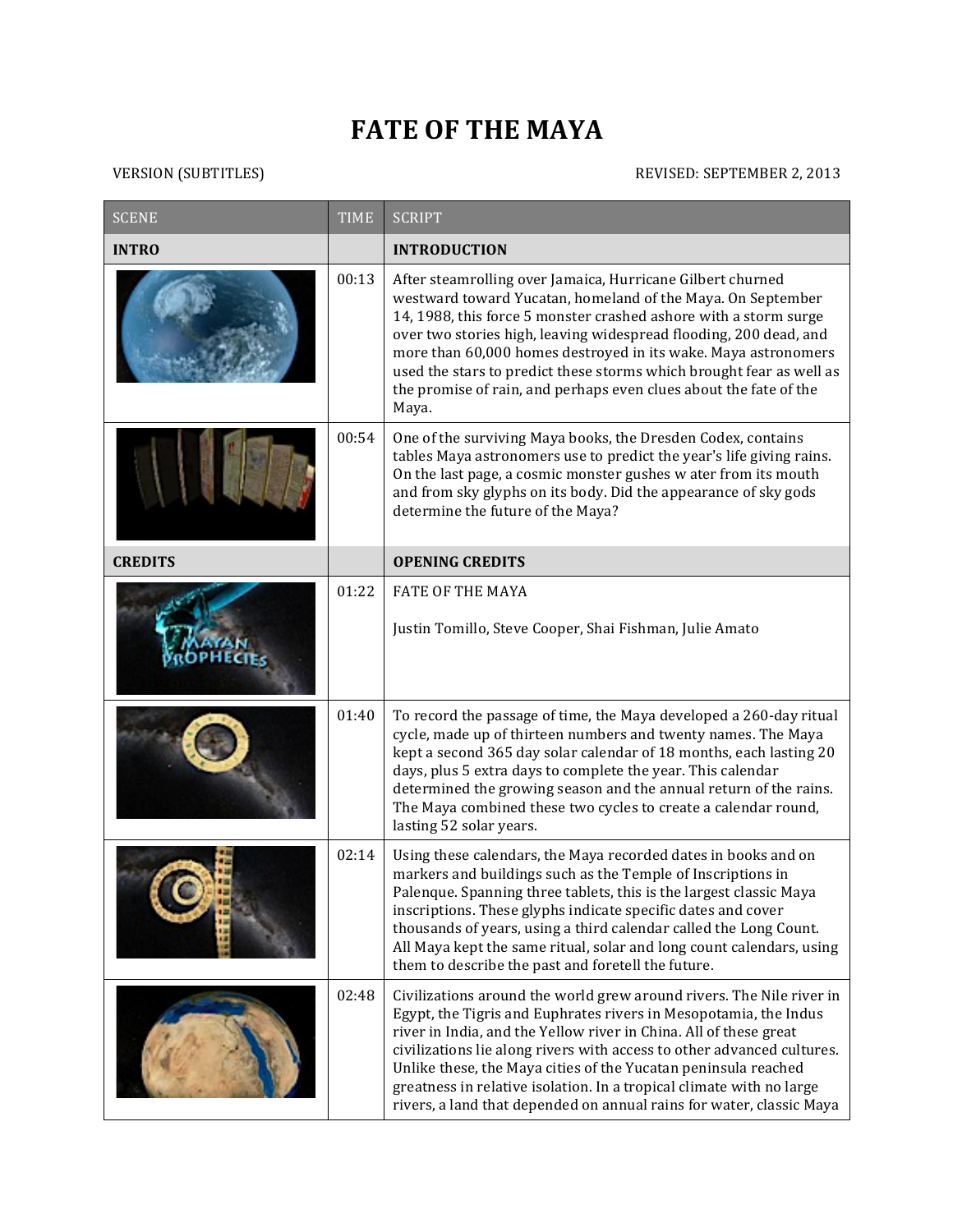|                   |       | cities like Caracol created cisterns to store water, and developed<br>writing, mathematics and astronomy, to measure the passage of<br>time, and to predict seasonal rains.                                                                                                                                                                                                                                                                                                                                                                                                                                                                                                       |
|-------------------|-------|-----------------------------------------------------------------------------------------------------------------------------------------------------------------------------------------------------------------------------------------------------------------------------------------------------------------------------------------------------------------------------------------------------------------------------------------------------------------------------------------------------------------------------------------------------------------------------------------------------------------------------------------------------------------------------------|
|                   | 03:39 | The homeland of the Maya stretches from Caracol in Belize,<br>northward through Yucatan, Here, other great cities, Uxmal,<br>Chichen Itza, Tikal and Palenque, have buildings designed as<br>observatories where astronomers used the sky to predict the<br>future. 500 years before the Spanish arrived, these Maya cities<br>collapsed, to understand why, we must know how the Maya<br>thrived. and what futures they could not predict.                                                                                                                                                                                                                                       |
|                   |       | <b>UXMAL</b>                                                                                                                                                                                                                                                                                                                                                                                                                                                                                                                                                                                                                                                                      |
|                   | 04:11 | Our story begins in the parched city of Uxmal at the end of the dry<br>season. Here much of the porous land drains without forming<br>rivers. Natural lakes are rare. For survival, the Maya created great<br>urban centers like Uxmal to store rainwater through the dry<br>season. These cities grew in a rainforest that had never fed so many<br>before. Water became the currency of power, always accompanied<br>by the threat of thirst and famine when the rains failed and the<br>city's great cisterns ran dry.                                                                                                                                                         |
|                   | 04:52 | Our city's underground cisterns are almost empty and our fields are<br>ready for rain. Chaac, god of lightning and rain, give us a sign! Your<br>masks cover our buildings: now, we need your rain! Today the<br>afternoon Sun shines on the steps of my great pyramid. Chaac is<br>speaking to me. I must climb these steps to his temple on top of the<br>pyramid, facing the setting Sun. Afternoon shadows climb up the<br>pyramid. Finally the Sun's light enters Chaac's temple. This is the<br>sign! In two 20-day months, the Sun will stand overhead at noon and<br>the rains will come. Until then, I must ration our dwindling supplies<br>of water. Chaac has spoken! |
|                   | 05:57 | Omens of danger appear in the heavens whenever a disaster lurks in<br>our future. Every night I watch stars circling that star - especially the<br>pattern of a cupped hand. When this hand is on the horizon at sunset,<br>the sky gods will no longer protect us from fierce storms bringing<br>floods, and perhaps death.                                                                                                                                                                                                                                                                                                                                                      |
|                   |       | <b>CHICHEN ITZA</b>                                                                                                                                                                                                                                                                                                                                                                                                                                                                                                                                                                                                                                                               |
| <b>CHICHERITZ</b> | 06:26 | East of Uxmal lies the city of Chichen Itza, once home to over<br>35,000 people. Here powerful astronomers watched the heavens to<br>set calendar dates for the coming rains and for human sacrifices to<br>honor the sky gods. Natural sinkholes with fresh water, called<br>cenotes, attracted the Maya to this area. A cenote forms when the<br>roof of an under-ground river collapses.                                                                                                                                                                                                                                                                                       |
|                   | 06:55 | The El Castillo pyramid dominates Chichen Itza's main plaza. It is a<br>temple to the feathered serpent god Kukulcan, whose head adorns<br>the bases of the staircase balustrades. Using the steps of this<br>pyramid, the Maya could count all the days of their solar calendar.<br>Each of its 4 staircases has 91 steps, for 364 steps in all, with a top<br>step into the temple - one step for each day of the year.                                                                                                                                                                                                                                                         |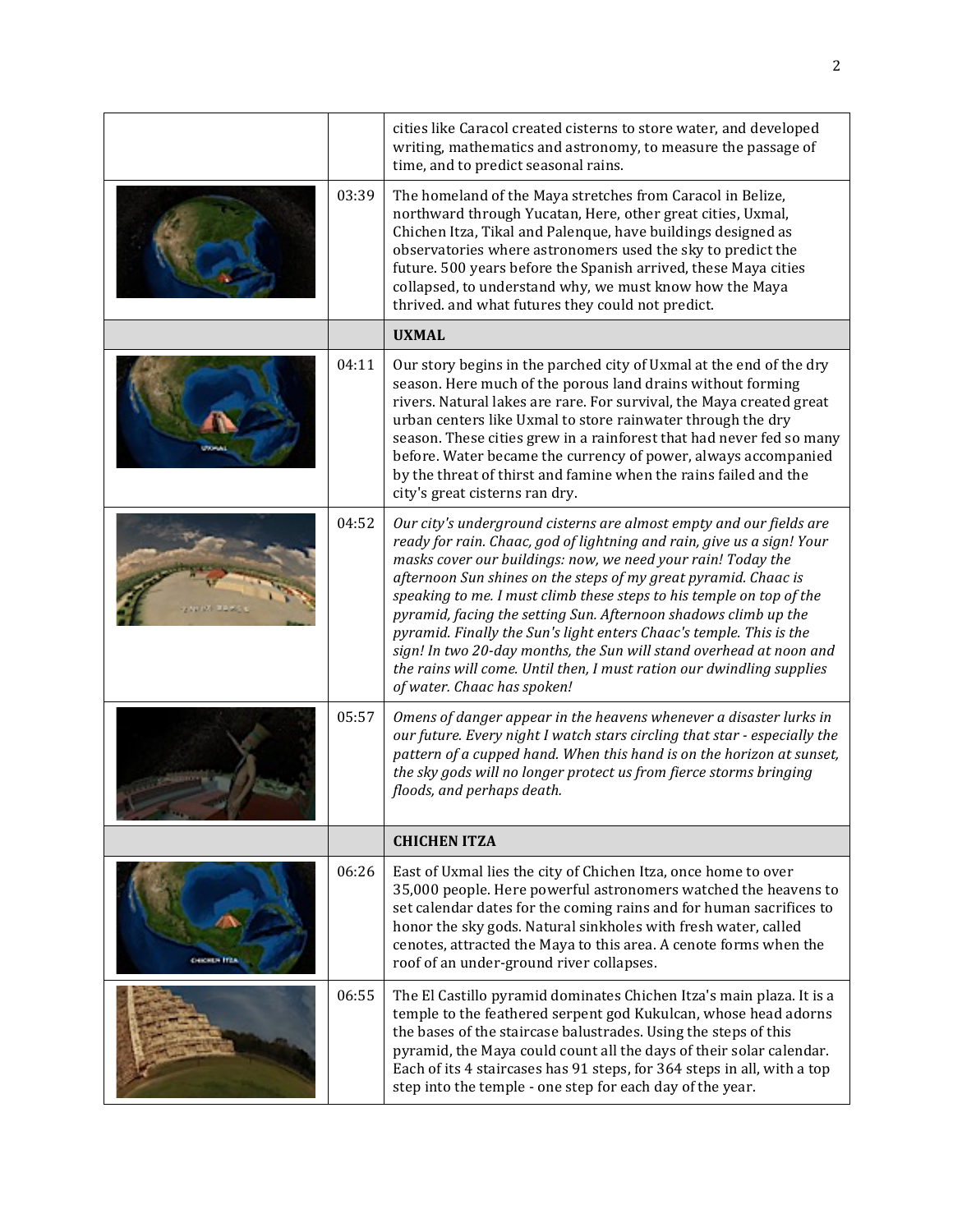| 07:40 | According to legend, Kukulcan returns to his pyramid each spring,<br>descending the staircase in an undulating shadow before the<br>beginning of the rainy season. The Maya believed that the great<br>flying serpent god traveled ahead of the rain god Chaac, preparing<br>for rain as his tail moved the wind and swept the earth clean.                                                                                                                                |
|-------|----------------------------------------------------------------------------------------------------------------------------------------------------------------------------------------------------------------------------------------------------------------------------------------------------------------------------------------------------------------------------------------------------------------------------------------------------------------------------|
| 08:05 | The Maya built observatories, like the Caracol at Chichen Itza to<br>watch their serpent god who appeared in the heavens, as the<br>wandering planet Venus. Through motions of the brilliant Venus,<br>they determined the will of Kukulcan. The Maya believed that the<br>feathered serpent was most powerful when Venus appeared near<br>the Pleiades star cluster in spring. This tiny cluster became the<br>rattles adorning his tail.                                 |
| 08:40 | Tonight I must climb to the top of my observatory. This passageway<br>leads to the highest floor above the trees. There I will have a clear<br>view of the horizon and can monitor the position of Kukulcan's star<br>as well as the Sun, Moon, and other stars. Tonight the rattles of the<br>feathered serpent are very close to his body, and he's coiled to strike.<br>Tomorrow we must pay tribute to Kukulcan for the rains he will soon<br>send.                    |
| 09:26 | Crowds will gather for a great festival. Many must be sacrificed to<br>honor our powerful feathered serpent god with human blood, the<br>most precious gift we have to offer. Our priests have prepared the<br>chac mool altar on the Temple of Many Columns. Those chosen to die<br>are covered in blue paint. Only the sacrifice of their beating hearts<br>can appease Kukulcan and bring rain from the sky. Our fate depends                                           |
|       | on shedding human blood for rain.                                                                                                                                                                                                                                                                                                                                                                                                                                          |
|       | <b>TIKAL</b>                                                                                                                                                                                                                                                                                                                                                                                                                                                               |
| 10:32 | The Maya carved the great city of Tikal out of the rainforest. In this<br>city of up to 100,000, all water came from the sky. The city<br>depended on lakes and cisterns to store rainwater for the dry<br>season. Limestone quarries for skyscrapers also became catch<br>basins for water. Tikal's rulers cleared the rainforest and<br>channeled the water in swamps to grow crops. Tikal's power<br>depended on storing enough water to last until the rains returned. |
| 11:07 | The astronomers of Tikal used these giant pyramids to predict<br>when the rainy season would begin. These ruins were once great<br>temples aligned to the rising Sun, covered in stucco and painted<br>brilliant hues of red, blue, yellow and white. The Maya felled<br>thousands of trees to heat the ovens that turned limestone into<br>stucco for these magnificent buildings and plazas.                                                                             |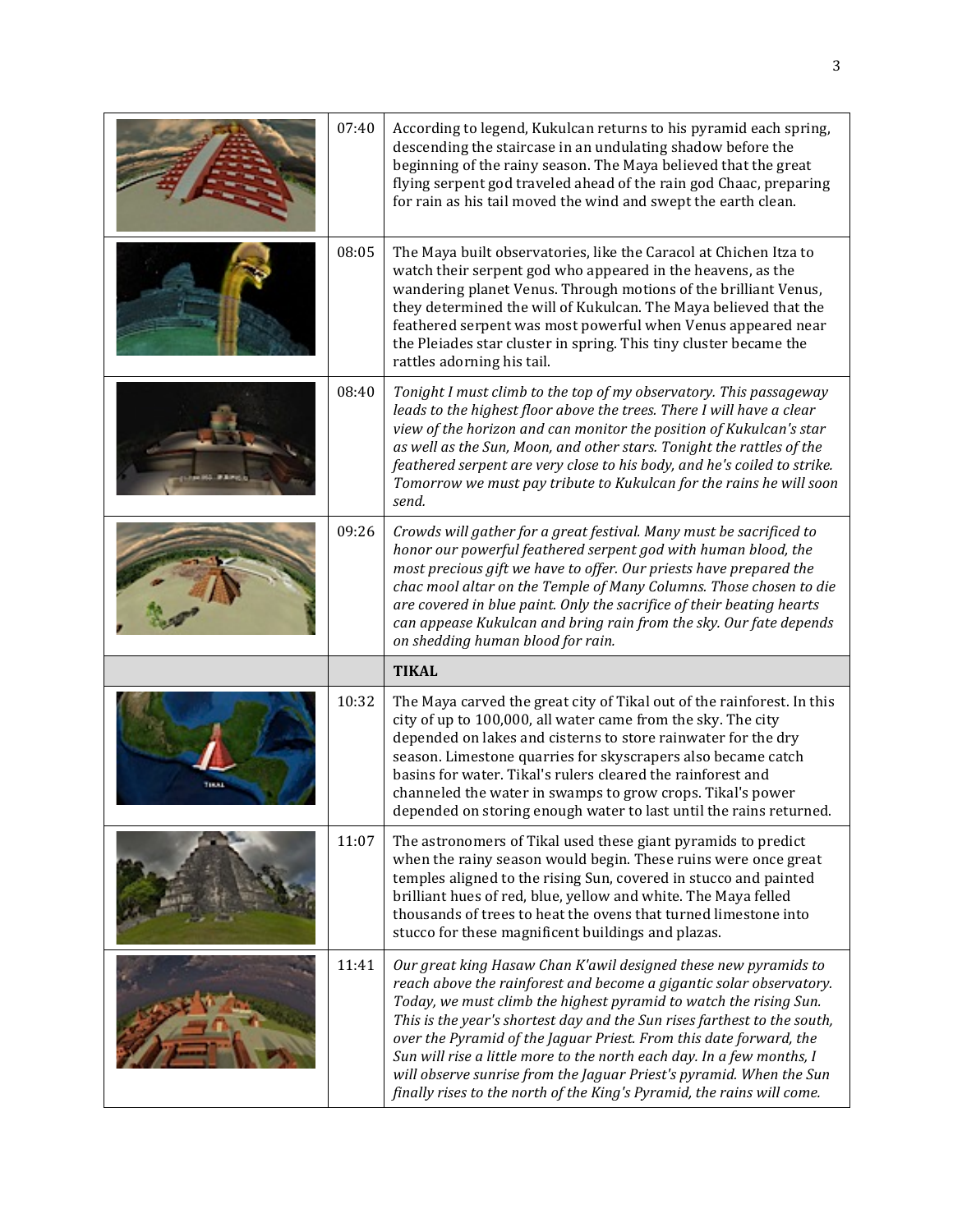|                   |       | <b>PALENQUE</b>                                                                                                                                                                                                                                                                                                                                                                                                                                                                                                                                                                                                                                                                                                                                                                                                                                                                                          |
|-------------------|-------|----------------------------------------------------------------------------------------------------------------------------------------------------------------------------------------------------------------------------------------------------------------------------------------------------------------------------------------------------------------------------------------------------------------------------------------------------------------------------------------------------------------------------------------------------------------------------------------------------------------------------------------------------------------------------------------------------------------------------------------------------------------------------------------------------------------------------------------------------------------------------------------------------------|
| <b>WASHINGTON</b> | 12:40 | In the foothills of Mexico's southern mountains, lies the Maya city<br>of Palenque. A spring feeds a stream flowing under the main palace,<br>cascading to the plain below. Blessed with abundant rain and<br>flowing rivers, the artisans of Palenque had time to create some of<br>the most elaborate and exquisite Mayan art, and the most delicate<br>of buildings, especially the city's central plaza. Yet Palenque with<br>its abundant resources and advanced culture was among the first<br>of the Maya cities to collapse. Its last leaders descended from Pacal<br>the Great.                                                                                                                                                                                                                                                                                                                 |
|                   | 13:40 | A white throne room centers the palace complex. Within it, lies an<br>oval tablet showing the coronation of Pacal, the Great - the most<br>powerful ruler of Palenque, and the most famous of all Maya kings.<br>Crowning him is his mother, Lady Sak K'uk, perhaps the most<br>powerful woman in Mayan history.                                                                                                                                                                                                                                                                                                                                                                                                                                                                                                                                                                                         |
|                   | 14:04 | To witness the cosmic power of our divine rulers, you must visit the<br>burial chamber of my son, the great Pacal, on the year's shortest day.<br>Watch as the setting Sun enters the temple and lights its inscriptions.<br>Then descend a narrow stone staircase to ground level to my son's<br>tomb. If you open my son's sarcophagus, you will see his body,<br>painted red in preparation for his return.                                                                                                                                                                                                                                                                                                                                                                                                                                                                                           |
|                   | 15:27 | The sarcophagus lid tells of Pacal's cosmic journey after death. At<br>death, following the path of the setting winter Sun, he entered the<br>underworld. There he conquered the monster of darkness, and you<br>can see him rising from the jaws of the underworld. Above his body,<br>rises our sacred ceiba tree, connecting the Earth and sky, reaching<br>toward the heavens in celebration of Pacal's return with the rising<br>Sun.                                                                                                                                                                                                                                                                                                                                                                                                                                                               |
|                   | 16:03 | A starry cross stands upright in the predawn sky like a glorious ceiba<br>tree. Along the horizon stretches a hazy white path where the dead<br>walk, and where the glowing body of a cosmic monster waits with<br>jaws open wide, waiting for Pacal. Then Pacal rises as the Sun from<br>the underworld, conquering the cosmic monster. My grandson built<br>three temples to celebrate his father's cosmic journey and the<br>beginning of our time. This temple faces winter's rising Sun and<br>glorifies sacred warfare. The second is an Earth temple, facing sunset<br>on the year's longest day - at the height of our growing season. The<br>tablet within shows another sacred tree, covered in symbols of plants.<br>The tallest is a Sky temple, facing winter sunset. Its tablet has a third<br>sacred tree, and tells the story of the 3 hearthstones of creation<br>around a sacred fire. |
|                   | 17:22 | About 1200 years ago, this thriving and densely populated<br>metropolis with its strong successful leaders was suddenly<br>abandoned. Perhaps Pelanque's cosmic monster was earth bound.<br>Archaeologists have found buried layers of ash here. This discovery<br>suggests that Pelanque's collapse might have been caused by the<br>nearby volcano, El Chichon.                                                                                                                                                                                                                                                                                                                                                                                                                                                                                                                                        |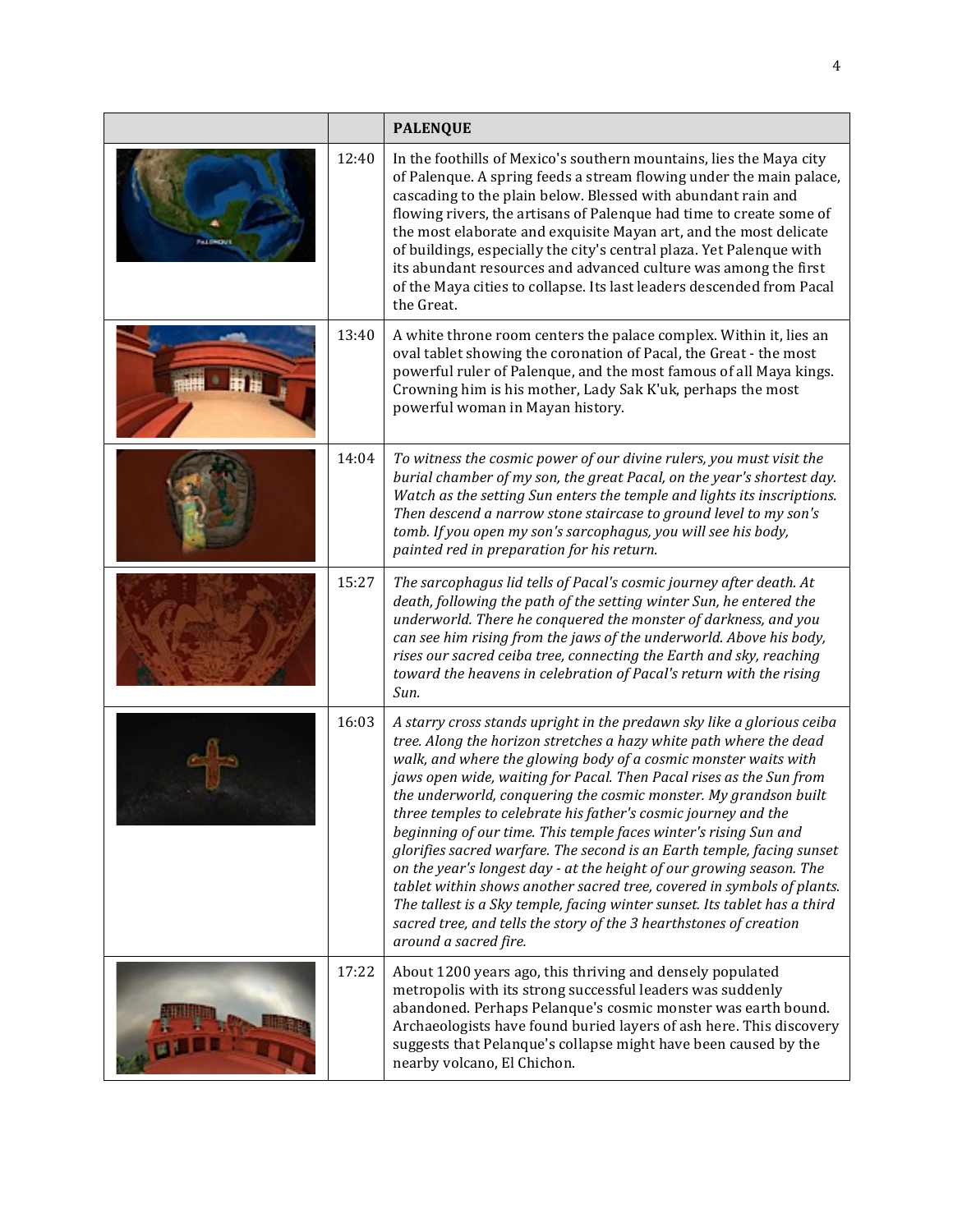| 17:48 | We know El Chichon erupted around 1200 years ago like it did in<br>1982. The volcano's violent unexpected blast, killed thousands, and<br>left behind a crater over a kilometer wide. In 1982, winds blowing<br>eastward carried ash from the eruption of El Chichon over 150 km<br>to Palenque. Perhaps a similar eruption covered this vibrant Mayan<br>city in ash more than 1000 years ago.                                                                                                                                                                                                   |
|-------|---------------------------------------------------------------------------------------------------------------------------------------------------------------------------------------------------------------------------------------------------------------------------------------------------------------------------------------------------------------------------------------------------------------------------------------------------------------------------------------------------------------------------------------------------------------------------------------------------|
| 18:21 | El Chichon and other volcanos can also cause global weather<br>changes, affecting both temperature and rainfall. A band of clouds<br>and rain, marking the world's highest temperature, encircles the<br>Earth. When the northern hemisphere has winter, this high<br>temperature band moves south, taking the rain clouds with it.<br>From January through May, much of Yucatan is a desert. By<br>summer, this high temperature cloud band has moved northward<br>bringing the rainy season to Yucatan.                                                                                         |
| 18:56 | From June through December, tropical storms and hurricanes<br>return to the land of the Maya. While watching the position of the<br>Sun Maya astronomers could predict this annual return of the<br>rains. Events like volcanic eruptions can make the northern<br>hemisphere cooler than normal, then the high temperature zone,<br>may not bring rain as far north as Yucatan resulting in life<br>threatening drought.                                                                                                                                                                         |
| 19:29 | When the astronomer of Tikal looked eastward at sunrise, they saw<br>the Sun above the Maya mountains. Today, we look towards these<br>same mountains for evidence of drought conditions over a 1000<br>years ago. Rivers flowing from these mountains carry sediment<br>into lagoons off the coast of Belize. Mangroves and sea grass beds<br>filter and clean the river water which protects the reef. More<br>sediment is deposited in years with greater rainfall. Sediment cores<br>drilled here show less deposition, indicating less rainfall at the time<br>of the classic Maya collapse. |
| 20:15 | Farther from the Belize coast, lies an underwater sinkhole, called<br>the Blue Hole. The Blue Hole is a sediment trap with material<br>drifting downward each year from plants and animals near the<br>surface. Cave formations line the sinkholes upper walls. Nothing<br>lives in the oxygen free water at the bottom.                                                                                                                                                                                                                                                                          |
| 20:39 | Scientists at Rice and Louisiana State Universities have drilled over<br>5 meters into the sediment at the bottom of the Blue Hole. Let's<br>pretend we could open the drill tube. First we would see the inside<br>of the empty tube. Then the sediment core would appear as it is<br>being extracted.                                                                                                                                                                                                                                                                                           |
| 21:02 | Changes in vegetation in the water above cause the sediment colors<br>to change. Dark and light bands indicate the different seasons each<br>year. Scientists can also detect tropical storms from thicker bands<br>in this core. During the time of the classic Maya collapse, we see<br>little evidence of tropical storms. This is another indicator that<br>there was very little rain at this time in Yucatan.                                                                                                                                                                               |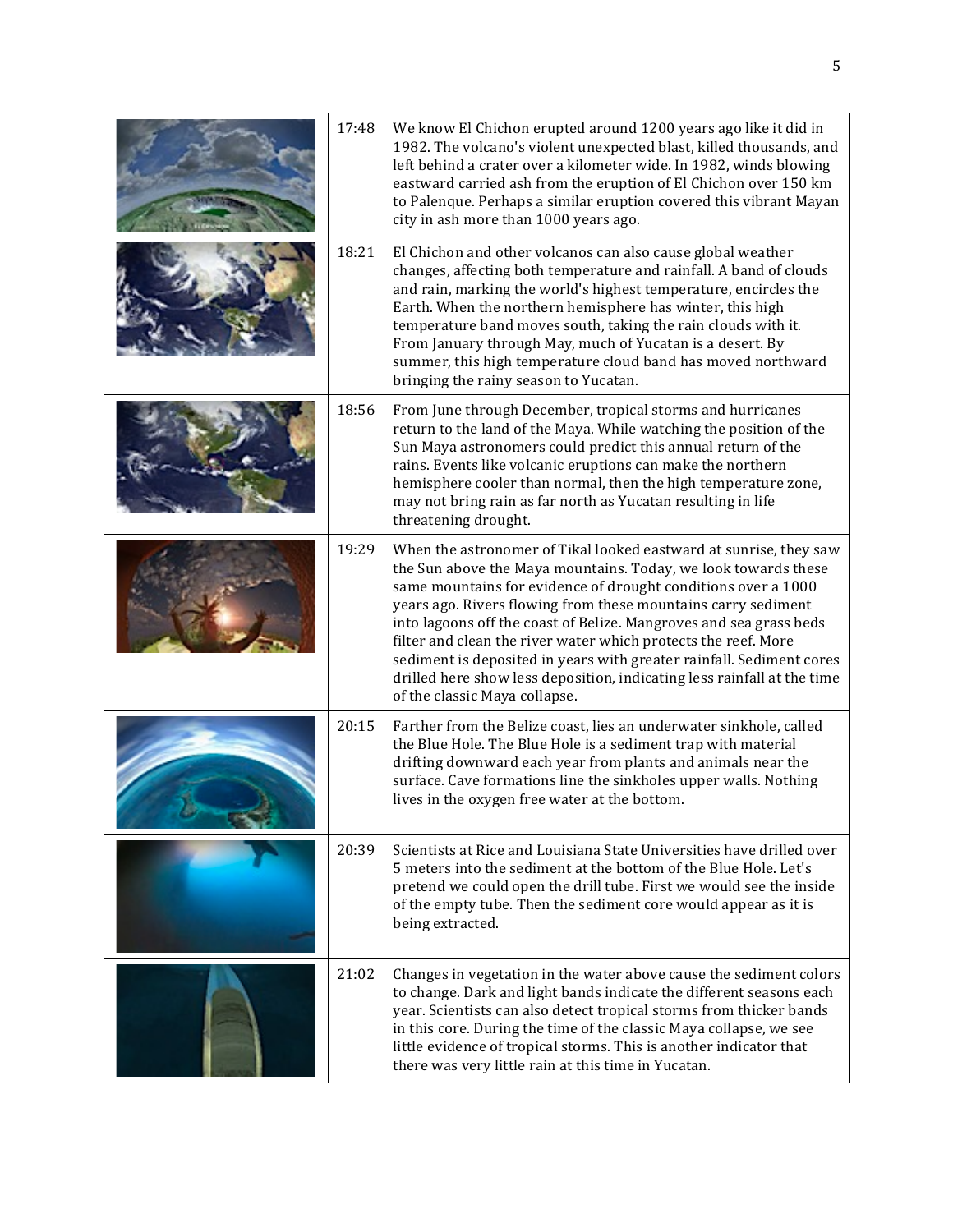|                               | 21:29 | During this extreme drought many Maya cities collapsed. In<br>centuries with abundant rainfall, they had flourished, expanding to<br>the carrying capacity of Yucatan. The Maya did not know that they<br>were living on the edge of disaster, by stretching their resources to<br>the limit.                                                                                                                                                                        |
|-------------------------------|-------|----------------------------------------------------------------------------------------------------------------------------------------------------------------------------------------------------------------------------------------------------------------------------------------------------------------------------------------------------------------------------------------------------------------------------------------------------------------------|
|                               | 21:48 | For over a millennium, the major cities of the Maya had stood<br>abandoned, deserted by their citizens, conquered by weather, and<br>reclaimed by the rainforest. At their culture's height, many of the<br>Maya faced the worst drought in thousands of years. it devastated a<br>civilization that had cut down the rainforest to grow crops and<br>destroyed urban centers that could not store enough water for<br>their people.                                 |
|                               | 22:14 | We can imagine astronomers watching heavens and predicting<br>rain, and rulers bleeding for water. But year after year the rains did<br>not come, and drought turned into famine. Soon the rainforest<br>claimed its monumental architecture and exquisite artwork.                                                                                                                                                                                                  |
|                               | 22:34 | In less than 100 years, over 100,000 Maya disappeared,<br>abandoning their astronomers who no longer talked to the sky<br>gods, and their priests, who demanded human blood for the<br>promise of rain that never came. They left their parched cities and<br>their withered fields rejecting the divine right and earthly power of<br>their kings. By the thousands, they returned to the rainforests and<br>mountains to a sustainable population and way of life. |
|                               | 23:10 | Their monuments, temples and observatories, now lie in ruins,<br>silent sentinels - witnesses of the lost astronomy, agriculture, and<br>architecture of the classic Maya, and a warning to any civilization<br>that stretches its resources to the limit. Like other cultures, the fate<br>of the Maya was sealed by unexpected volcanic eruptions and by a<br>climate change they could not predict from the stars.                                                |
| <b>CREDITS</b>                |       | <b>ENDING CREDITS</b>                                                                                                                                                                                                                                                                                                                                                                                                                                                |
| Written and Directed by       | 23:45 | <b>Carolyn Sumners</b>                                                                                                                                                                                                                                                                                                                                                                                                                                               |
| Director of Animation         |       | <b>Adam Barnes</b>                                                                                                                                                                                                                                                                                                                                                                                                                                                   |
| <b>Audio Production</b>       |       | Fish-I Studios                                                                                                                                                                                                                                                                                                                                                                                                                                                       |
| Photography                   |       | Tony Butterfield<br>Patricia Reiff<br><b>Gary Young</b>                                                                                                                                                                                                                                                                                                                                                                                                              |
| <b>Architectural Modeling</b> |       | Maya 3D<br>Martin Gruhn                                                                                                                                                                                                                                                                                                                                                                                                                                              |
| <b>Character Animation</b>    |       | Mathias Kohlschmidt                                                                                                                                                                                                                                                                                                                                                                                                                                                  |
| <b>Sky Form Animation</b>     |       | <b>Tom Casey</b><br>Home Run Pictures                                                                                                                                                                                                                                                                                                                                                                                                                                |
| <b>Content Review</b>         |       | Anthony Aveni                                                                                                                                                                                                                                                                                                                                                                                                                                                        |